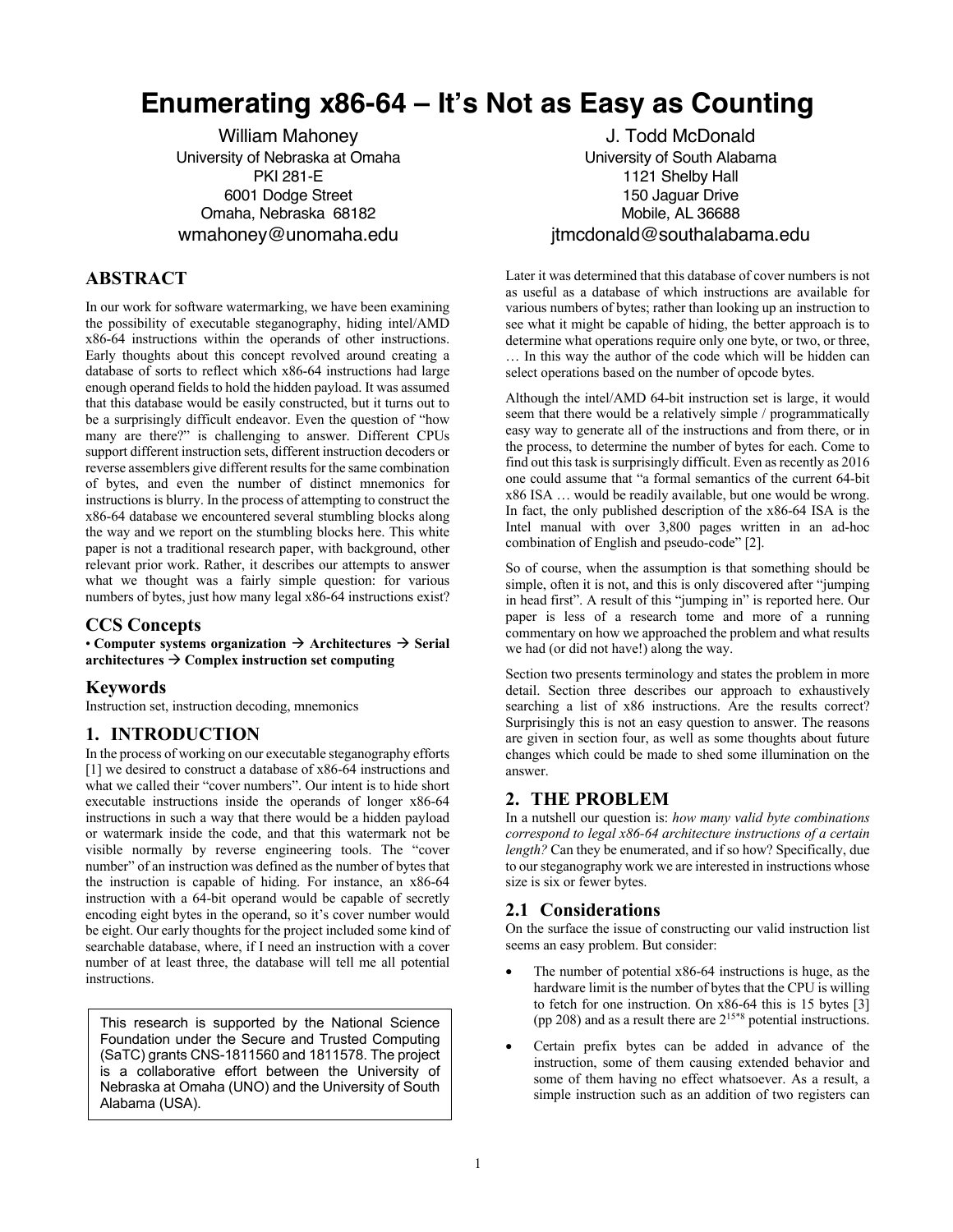have many variations in the byte encoding and yet all perform an identical function.

Some CPUs include additional features such as Multimedia Extensions (MMX) and some do not. The number of valid instructions is thus CPU model dependent. When we say "legal instructions" this needs to be accommodated.

To clarify, when we refer to "instructions" we are describing all possible forms of the instruction. For example, "MOV" is one operation mnemonic but there are many potential encodings, depending on the desired source, destination, and size of the operands. We thus need to be clear that when we use the term "instructions" we are describing byte sequences and not mnemonics. When we refer to "MOV instructions" or just "instructions" we are referring to all possible "MOV" operations, or all operations in general, respectively.

In the above issues list, the instruction prefixes in particular make this a thorny issue. To explain why the instruction set is so complex requires a bit of x86 history and an overview of the resulting layout of instructions.

#### **2.2 x86 History**

Why is the x86-64 instruction set so hard to describe? For historical reasons. Intel (and AMD) have long attempted to maintain backwards compatibility, stretching back as far as 1978. In the process, the various warts and blemishes continue to be replicated over the years. The original 8086 and 8088 16-bit CPUs were follow-ons to the popular 8-bit CPUs developed by intel, the 8080 and the almost identical 8085 [4]. When the 32-bit architecture was created the attempt was to make it compatible with the 16-bit 8086, which was in turn mostly designed to be a better version of the original 8080. This compatibility has caused aspects of the modern day x86-64 to reflect items from 40 years ago, including, for instance, the ability to access bits 8-15 of certain general-purpose registers.

What follows is a very abridged version of the history of the x86 CPU. The descriptions include direct excerpts from [5] (pp 2.1- 2.6) except where italicized. Briefly:

1978 – The 8086 has 16-bit registers and a 16-bit external data bus, with 20-bit addressing giving a 1-MByte address space. The 8086/8088 introduced segmentation to the IA-32 architecture.

1982 – The Intel 286 processor introduced protected mode operation into the IA-32 architecture. Protected mode uses the segment register content as selectors or pointers into descriptor tables.

1985 – The Intel386 processor was the first 32-bit processor in the IA-32 architecture family. It introduced 32-bit registers for use both to hold operands and for addressing. The lower half of each 32-bit Intel386 register retains the properties of the 16-bit registers of earlier generations, permitting backward compatibility.

1989 – The Intel486™ processor added more parallel execution capability by expanding the Intel386 processor's instruction decode and execution units into five pipelined stages.

1993 – The introduction of the Intel Pentium processor added a second execution pipeline … A subsequent stepping of the Pentium family introduced Intel MMX technology … uses the single-instruction, multiple-data (SIMD) execution model to perform parallel computations on packed integer data contained in 64-bit registers.

1995-1999 – The P6 family of processors … includes the Pentium Pro, Pentium II and Pentium II Xeon, Celeron, Pentium III and Pentium III Xeon. *(Most of the changes in this period are internal architecture enhancements, but the P-III introduces the SSE instructions.)*

2000-2007 – The Intel Pentium 4 processor introduced Streaming SIMD Extensions 2 (SSE2) … The Intel Pentium 4 processor 3.40 GHz, supporting Hyper-Threading Technology introduced Streaming SIMD Extensions 3 (SSE3). The 64-bit Intel Xeon processor 3.60 GHz ... was used to introduce Intel 64 architecture. The Intel Xeon processor 5200, 5400, and 7400 series … improves the performance of Intel® Advanced Digital Media Boost and SSE4.

2008 – The first generation of Intel Atom processors … Support for instruction set extensions up to and including Supplemental Streaming SIMD Extensions 3 (SSSE3). The Intel Core i7 processor 900 series support for SSE4.2 and SSE4.1 instruction sets.

2010 – Intel Core processor family spans Intel Core i7, i5 and i3 processors … Range of instruction set support up to AESNI, PCLMULQDQ, SSE4.2 and SSE4.1.

2013 – Intel Atom Processor C2xxx, E3xxx, S1xxx series … supports instruction set extensions up to and including SSE4.2, AESNI, and PCLMULQDQ.

Today – Beginning with the Pentium II and Pentium with Intel MMX technology processor families, six extensions have been introduced into the Intel 64 and IA-32 architectures to perform single-instruction multiple-data (SIMD) operations. These extensions include the MMX technology, SSE extensions, SSE2 extensions, SSE3 extensions, Supplemental Streaming SIMD Extensions 3, and SSE4. Each of these extensions provides a group of instructions that perform SIMD operations on packed integer and/or packed floating-point data elements.

The point to take away from this historical perspective is that starting in 1978, intel has attempted to maintain backwards compatibility from generation to generation starting from the 8086 CPU, which in turn was designed as an upgrade from the 8080 and 80805 8-bit CPUs. Along the way, we see the introduction of 32- and then 64-bit instructions as well as six SIMD instruction sets, all of which need to be "bolted on" to the set of operation codes from 1978. To put this in perspective, the next section provides an indication of the current state of x86-64 instruction mnemonics.

#### **2.3 What Do the Doc's Say?**

In general, our problem statement is to list valid sequences of bytes and the instructions that each sequence corresponds to. But to get a general idea of the magnitude of the problem, it is worth digressing for a moment to discuss the number of valid mnemonics for the instructions instead of the byte sequences. This will serve to demonstrate that the number of sequences is dependent on the CPU model and which features are supported.

As a starting point, Table 1 corresponds to the number of instruction mnemonics, by category. For each table row, the presence of a set of numbers corresponds to the different subgroups of instructions within the major category. For example, the "General Purpose" instructions include 32 "Data Transfer", 14 "Binary Arithmetic", and so on. The total in the group is displayed. All instruction counts in this table are for intel and are from [5] (pp 5.1-5.36).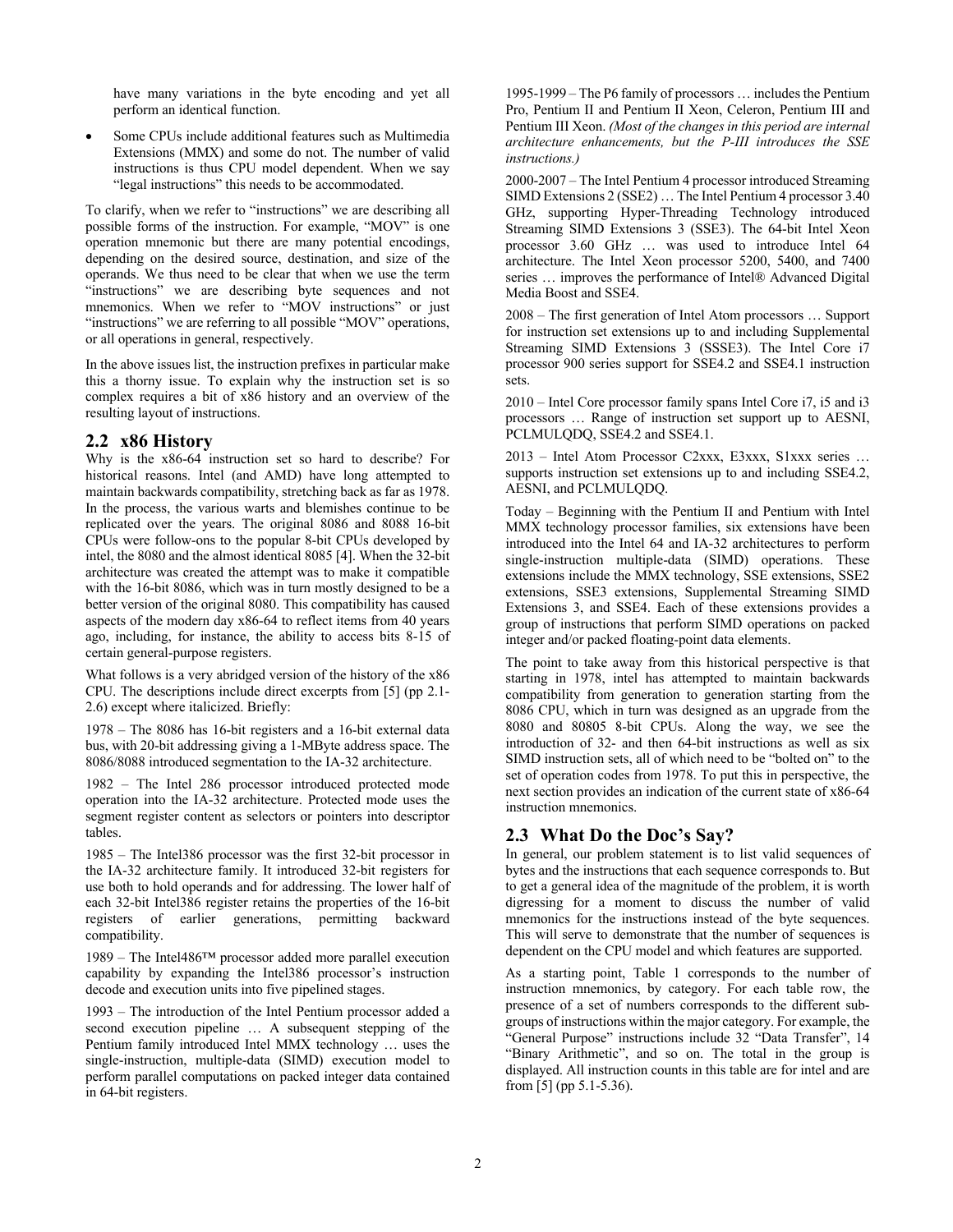In addition to those in Table 1, CPUs after about 2010 include the Advanced Vector Extensions, with about 243 instructions. We say "about" because quite a number of these are the same as previous SIMD instructions but with new 256-bit equivalents. The encoding of an instruction prefix (of course), VEX, uses either two or three bytes prior to the operation code. This prefix provides a compressed representation of the REX prefix, as well as various other operation prefixes, and expands the addressing mode, register number, and operand size and width.

Newer CPUs may also include Fused Multiply Add: "FMA extensions provide 36 256-bit floating-point instructions to perform computation on 256-bit vectors and additional 128-bit and scalar FMA instructions. FMA extensions also provide 60 128-bit floating-point instructions to process 128-bit vector and scalar data. The arithmetic operations cover fused multiply-add, fused multiply-subtract, signed-reversed multiply on fused multiply-add and multiply-subtract." [5] (pp 5.3-5.35).

**Table 1. x86-64 Mnemonics by name**

| Group                                                             | <b>Mnemonics</b> |
|-------------------------------------------------------------------|------------------|
| General Purpose                                                   |                  |
| 32, 14, 6, 4, 9, 25, 31, 18 <sup>1</sup> , 8, 2, 11, 5, 10, 5, 2, | 197              |
| 15                                                                |                  |
| X87 FPU                                                           |                  |
| 17, 26, 14, 8, 7, 20                                              | 92               |
| X87 FPU and SIMD State Management                                 | $\overline{2}$   |
| <b>MMX</b>                                                        |                  |
| 2, 9, 17, 6, 4, 8, 1                                              | 47               |
| <b>SSE</b>                                                        | 62               |
| 8, 18, 4, 4, 3, 6, 2, 12, 5                                       |                  |
| SSE <sub>2</sub>                                                  | 69               |
| 6, 14, 4, 4, 3, 13, 3, 14, 8                                      |                  |
| SSE3                                                              | 13               |
| 1, 1, 2, 4, 3, 2                                                  |                  |
| SSSE3                                                             | 32               |
| 12, 6, 2, 2, 2, 6, 2                                              |                  |
| <b>SSE4.1</b>                                                     | 47               |
| 2, 2, 1, 6, 8, 4, 7, 12, 1, 1, 1, 1, 1                            |                  |
| <b>SSE4.2</b>                                                     | 7 <sup>2</sup>   |
| AESNI and PCLMULQDQ                                               | $\overline{7}$   |
| 16-bit Floating Point Conversion                                  | $\overline{2}$   |
| Transactional Synchronization                                     | 6                |
| <b>SHA Extensions</b>                                             | 7                |
| Advanced Vector Extensions 512 (AVX 512)                          |                  |
| 64, 18, 17, 3, 13, 6, 8                                           | 129              |
| System                                                            | $46^{3}$         |
| 64-bit Mode Instructions                                          | 10               |
| Virtual Machine Support                                           | 13               |
| Safer Mode Extensions (SMX)                                       | 8                |
| <b>Memory Protection Extensions</b>                               | 8                |
| <b>Security Guard Extensions</b>                                  | 18               |

The string instruction mnemonics listed include "REP", "REPE/REPZ", and "REPNE/REPNZ" which are not instruction mnemonics but operation code prefixes.

For AVX2, most of the SSE/SSE2/SSE3/SSSE3/SSE4 instructions are supported for 256-bit operands in addition to the 128-bit operands. This is handled by the VEX prefix encoding. An additional 29 "New Primitive AVX2 Instructions" are available as well [6].

The EVEX prefix is a four-byte instruction prefix which always starts with 0x62. The second byte (byte one) has some bit settings in common with REX. The two remaining bytes specify a source operand, the vector length (e.g. 256-bits), operand size prefixes which replace the usual  $0x66$  prefix, additional bits to expand the register number to 32, and other settings [7].

Based on the breakout in Table 1, culled from the intel instruction set reference, we add up 822 instruction mnemonics. But Heule et. al. states that the current x86-64 design "contains 981 unique mnemonics and a total of 3,684 instruction variants" [2]. However they do not specify which features are included in their count.

#### **2.4 General Instruction Layout**

There are numerous references, both online and from intel and AMD which describe the x86-32 and x86-64 instruction formats, and there is no need to duplicate all of this information here. However, an overview of one x86 feature is worth exploring before we discuss our approaches. This feature is the instruction prefix, which includes "legacy" prefixes – a holdover from previous instruction sets – and current prefixes which include REX, VEX, and others needed for advanced features.

#### *2.4.1 Legacy Prefixes*

The instruction decoding as outlined in Figure 1 (at end of document) indicates the presence of so-called legacy prefixes. These are holdovers from the early x86 days as described previously and include four types:

Group 1: LOCK (0xF0) was used for atomic memory accesses, REPNE  $(0xF2)$  and REPE  $(0xF3)$  are prefixes used to repeat string operations. Under certain CPUs, 0xF2 is used instead for the BOUND prefix. In theory, the repeat prefixes are only allowed for MOVS, CMPS, SCAS, LODS, STOS, INS, and OUTS.

Group 2: Segment overrides (0x2E, 0x36, 0x3E, 0x26, 0x64, 0x65) and branch hints (0x2E, 0x3E). These prefixes are ignored for x86-64 but permissible for backwards compatibility.

Group 3: Operand size override (0x66). This allows x86-64 to use a different data type than is normally accessed by the operation. The intel documentation also includes this ominous warning: "Some SSE2/SSE3/SSSE3/SSE4 instructions and instructions using a three-byte sequence of primary opcode bytes may use 66H as a mandatory prefix to express distinct functionality".

Group 4: Address size override (0x67). Similarly, this indicates that the address size is other than the default for this instruction.

is listed as a system instruction twice, since one might be moving data into a control register or into a debug register. "LOCK" is listed as an instruction but is not an instruction but an instruction prefix.

 $2$  The documentation refers to "seven new instructions" but lists five in the description.

<sup>&</sup>lt;sup>3</sup> There again is some overlap here and even the intel documentation is sometimes not correct. For example, "MOV"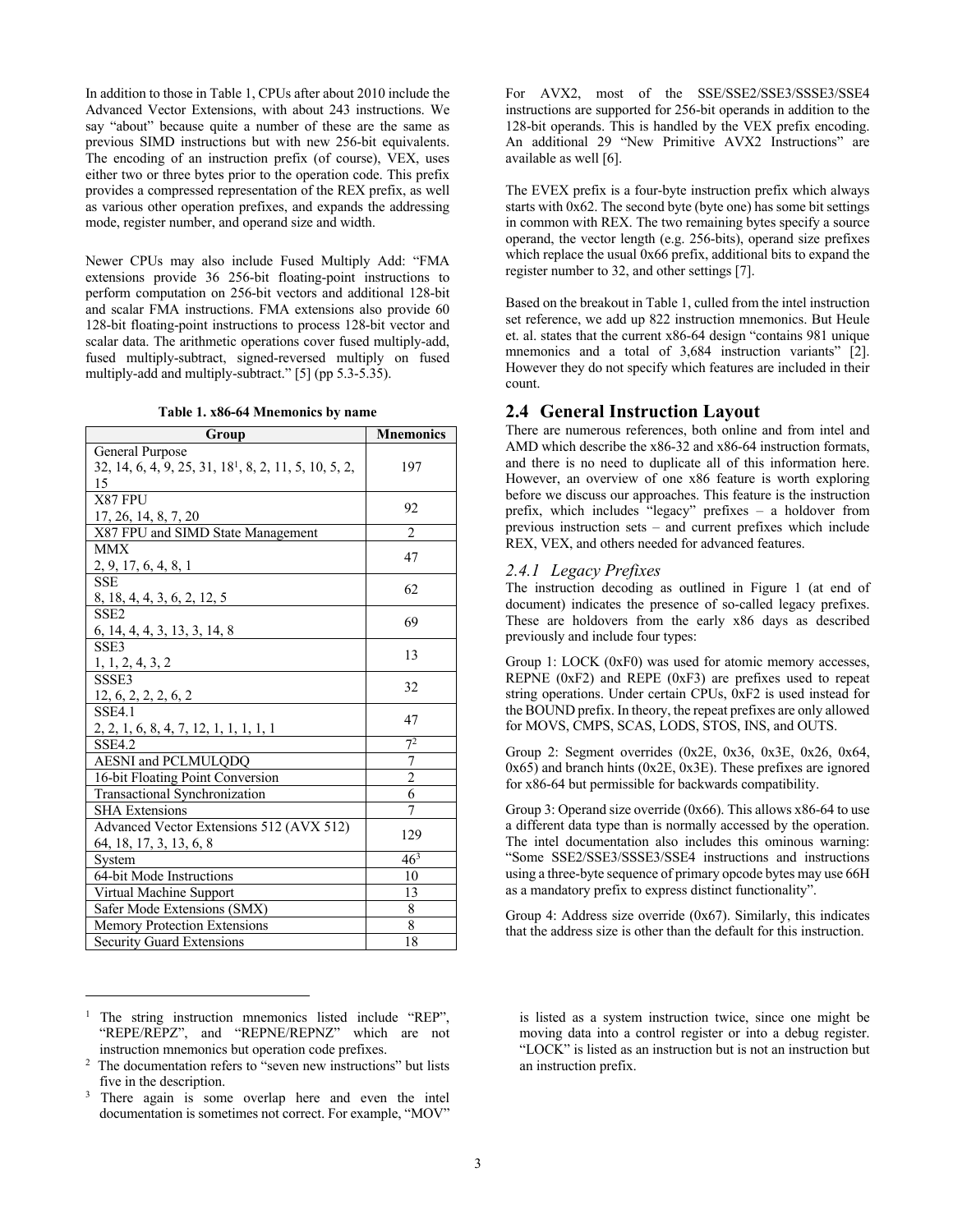#### *2.4.2 Current Prefixes*

When the CPU is executing in 64-bit mode, the size overrides 0x66 and 0x67 behave in a similar manner, selecting something other than the default operand or address size. And again, repeated size prefixes do nothing other than waste space. For example, repeating override 0x66 many times just serves to use additional bytes in the instruction.

The more important prefix for  $x86-64$  is  $REX -$  the register extension byte. This byte has values from 0x40 through 0x4F and the corresponding instructions in 32-bit mode are no longer available; these were the "INC" and "DEC" instructions, and different instructions with the same effect are available in 64-bit mode. The REX prefix adds an additional bit to select registers, so that 16 are available instead of eight, it contains a flag to alter the operand length which works in conjunction with the size overrides, and it allows for additional addressing modes to be selected.

Additional prefixes for VEX and XOP instructions are also possible but were not considered in our study. Their use generally makes instructions longer than what we wish to consider.

#### *2.4.3 The Impact*

In our case both the legacy prefixes and the current prefixes have a direct impact on our quest to list all instructions.

First, since the legacy prefixes are ignored in 64-bit mode, one can simply add them on the front of the instruction and it makes no difference4 . Also, for an instruction using more than one legacy prefix, the order is unimportant, but an interesting side effect is the expected behavior when more than one legacy prefix of the same group is used. The documentation from intel does not prohibit this, it simply says: "For each instruction, it is only useful to include up to one prefix code from each of the four groups" [3] (pp 2.1). "Only useful" is not the same as "it will crash". Different CPU models operating in 32-bit mode handle this differently, with some honoring the first prefix and ignoring subsequent prefixes, and others honoring only the last prefix encountered [7]. In 64-bit mode, since they are ignored, the order is immaterial.

For our research question this causes an issue, since an instruction requiring, say, five bytes actually has a 5-byte version, several 6 byte versions that contain one byte of legacy prefix, a 7-byte version with two bytes from the possibilities and in either order, and so on. Since multiple prefixes are ignored, we can fill the instruction to the 15-byte limit. This (non)restriction on prefixes allows a programmer to create any longer length just by adding superfluous prefixes in 64-bit mode. While detrimental for us, since for steganography we prefer short instructions, this can actually be useful in aligning code on boundaries, as for example executing one instruction that does nothing is faster than executing many instructions that do nothing [8].

In terms of the REX prefix, there are at least two issues. First, "the use of multiple REX prefixes is undefined, although processors seem to use only the last REX prefix" [7]. If one knows the expected result on this particular CPU model, leading with (or trailing with) the appropriate REX instruction is possible. Or to simplify things, a programmer can make the first of many REX bytes and the last of many REX bytes both have the correct value for the instruction. Again, creating longer instructions that contain this prefix is simple. Secondly, another quirk worth mentioning is

that this prefix is required to be immediately preceding the opcode. According to intel, "Other placements are ignored" [3] (pp 2.8). Inserting a REX prefix before a legacy prefix wastes a byte and has no impact.

## **3. ENUMERATING WITH EXHAUSTIVE SEARCH**

To create our data files, we utilized a C language library called Udis86 [9]. This library contains functionality to decode instructions and present a string representation of the original mnemonic. In the process it invokes a callback function supplied by the user to present the next byte in the decoding. We modified this library in the following ways:

- Internally to the instruction decoding we differentiated between bytes used as a part of the operation code versus bytes used as operands. Table 2 below will describe this in greater detail.
- The number of allowed prefix bytes can be limited programmatically when the library is initialized. This can be used to limit the number of legacy prefix bytes, for example. The library was modified so that if the number is exceeded for a certain type of prefix the instruction is considered invalid.
- We added a string representation of the incoming bytes which is constructed as they are used by the decoder, and made this string available for our exhaustive search method outlined below.

Once the library is modified to track opcode bytes versus operand bytes, it is possible to construct instruction strings which indicate which is byte is which function. We use the following characters to indicate operands:

| $\mathbb{I}$ | Position of a 1-byte immediate value |  |  |
|--------------|--------------------------------------|--|--|
| J            | Position of a 2-byte immediate value |  |  |
| K            | 4-byte immediate value               |  |  |
| L            | 8-byte immediate value               |  |  |
| W I          | Position of a 1-byte relative offset |  |  |
| X            | Position of a 2-byte relative offset |  |  |
| Y            | 4-byte relative offset               |  |  |
| Z            | 8-byte relative offset               |  |  |

**Table 2. Byte Indicators for Operands**

For example, if our supplied callback function provides, a byte at a time,  $0x00$ ,  $0x5C$ ,  $0x28$ ,  $0x00$  the result is:

```
005C28WW add [rax+rbp+0xWW], bl
```
where the "WW" indicates a one-byte relative offset in the instruction. The modifications we have made to the decode library provide us a means of knowing which part of the instruction (and original hex) are operands. Similarly:

664105JJJJ add ax, 0xJJJJ

includes a size override (0x66 shifts to a 16-bit addition), and the instruction has a 16-bit constant built into the operation. Third,

4067C2JJJJ a32 ret 0xJJJJ

<sup>4</sup> One legacy prefix, "LOCK" can only be combined with certain instructions. See [6].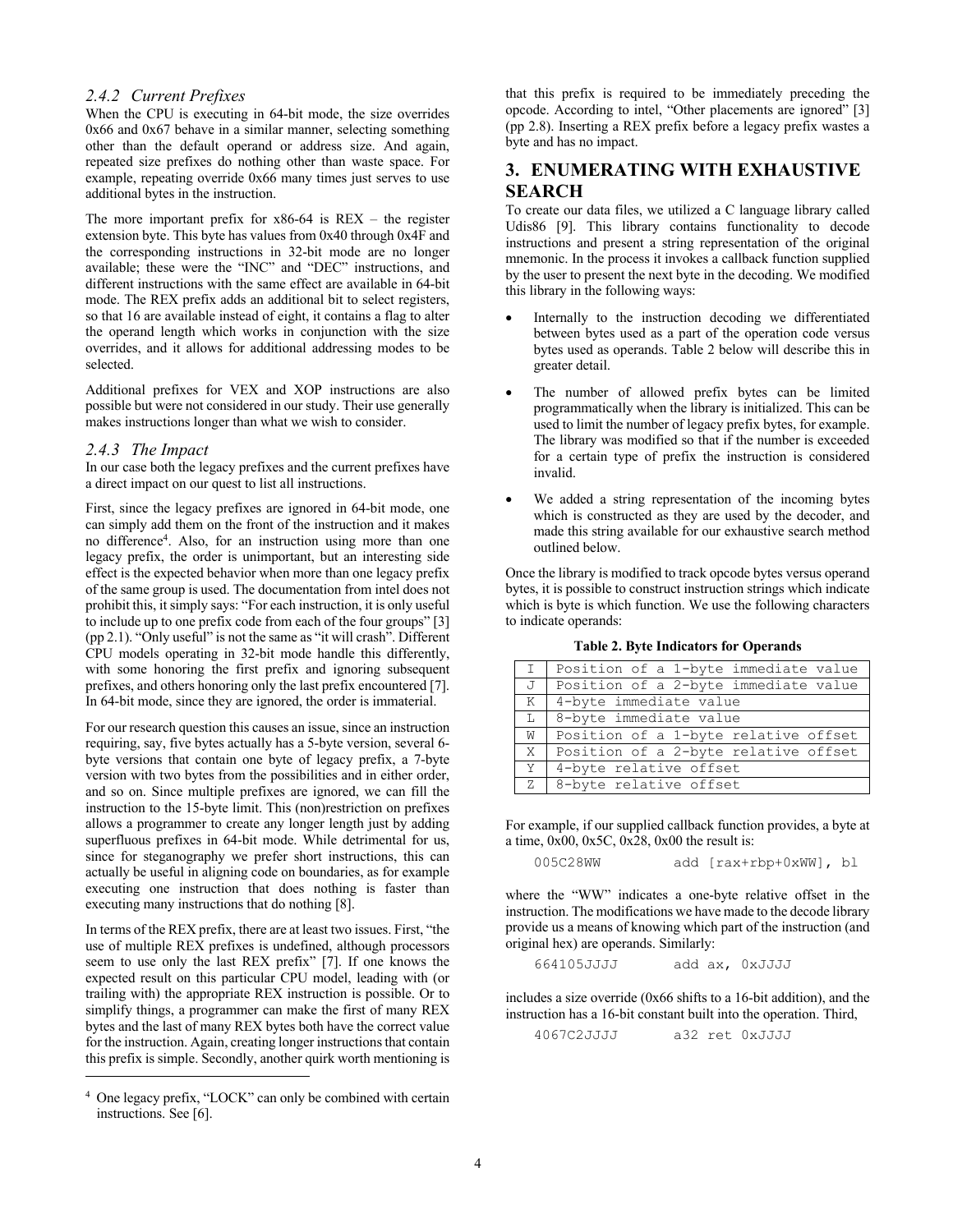is an example of a technically incorrect decoding; the 0x40 REX prefix is before the 0x67 address size override, and the latter serves no purpose since there is no address in the instruction. One last example is:

0F0F4424WW0C pi2fw mm0, [rsp+0xWW]

This is a 3Dnow instruction and we include this so that the reader will notice one fact: generally the immediate operands or addresses are at the end of the instruction, but when the 3Dnow operations were added to the mix by AMD they opted to include a byte of operation code after the operand.

Our approach, since we are concerned with shorter instructions, is to perform a limited exhaustive search based on the number of bytes desired. Consider the case where we wish to create a list of all single bye instructions. Ask to decode the next instruction and when our callback is invoked, provide the decode library with 0x00. If it invokes our callback function again the implication is that 0x00 is not a valid one-byte instruction but might be a valid prefix for something longer. But, as we are concerned only with one-byte instructions, we inform the decoder that we have encountered the end of the file, reset the library, and start the process again with 0x01. When we get to 0x50 the decoder will actually yield an instruction (push rax), the first of the onebyte instructions, and this is added to the file.

In this way generating all one-byte instructions is simple and we can expand the method to do all instructions that are two bytes and so on. However we need to be somewhat intelligent in order to cut down on the workload. We say our approach is "limited exhaustive search" due to instructions such as one mentioned above:

0F0F4424WW0C pi2fw mm0, [rsp+0xWW]

The next instructions to test after this are:

| 0F0F4424000D | pi2fd mm0, [rsp+0xWW] |  |
|--------------|-----------------------|--|
| 0F0F4424000E | (not valid)           |  |
|              |                       |  |
| 0F0F442400FF | (not valid)           |  |
| 0F0F44250000 | (not valid)           |  |

In other words, we need to intelligently skip over that portion of the byte stream that contains any of the immediate constants or addresses which are irrelevant. In the example we are skipping ahead 256 attempts, but clearly this is increasingly important as the constants get larger. For example:

05KKKKKKKK add eax, 0xKKKKKKKK

will send us down a blind alley of  $2^{32}$  useless attempts, all of which decode to the same thing.

The search method uses an intelligent addition which looks at the previous string representation that was attempted, skips over bytes that are part of the constants outlined in Table 2, and increments "in the right place" for the next attempt. It also properly carries into the next (previous) byte.

Finally, note that in the process of producing all instructions which are – for example – five bytes long, we will encounter all of the four-byte instructions along the way, but discard them as too short. A command line switch can be used to include all

shorter byte sequences at the same time. We have opted to keep the files separate since for longer instructions the results are large.

## **4. BUT IS IT CORRECT?**

Different tools decode instructions differently, which does not help our efforts. The online disassemblers in particular are each slightly different. We tested several byte strings against different tools to provide a flavor if the difficulty of "getting a straight answer". Specifically we used the Online Disassembler [10], Shell-Storm [11], Udis86 library [9] in its original form (without our modifications), IdaPro [12], and the Linux tool "objdump" with the intel syntax. The results are in Table 4 (at the end of the document).

Several quirks are apparent.

- Different tools interpret superfluous size overrides differently. For example Udis86 will add "a32" or "o16" to prefixes that are not actually used, whereas Shell-Storm does not care, and IdaPro assumes it is an extra byte unrelated to the instruction.
- But on the other hand Udis86 will quietly and correctly allow but ignore a REX prefix that is not immediately in front of the opcode, but without adding anything to the string that is generated.
- Udis86 does not seem to always properly synchronize after what it considers an invalid opcode. The example in Table 4 (at end) starting with  $0x2E$ ,  $0x3E$  shows this. The Online Disassembler has the correct interpretation.
- Objdump includes the mysterious nonexistent register RIZ [8].

So after all of this, what do we have? We created several files in the process, one for each instruction length from one through six. In the case of five- and six-byte instructions the files are split (e.g. a file of the five-byte instructions starting with 00-7F, …) so that they are not too large. Each contains what the Udis86 library considers as a valid decoded x86 instruction for the corresponding bytes, in the format above. For example:

6641014CA0WW add [r8+0xWW], cx

where the "WW" indicates the one-byte relative offset included in the operation code as described in Table 2. At the same time, this instruction is also included:

4166014CA0WW add [rax+0xWW], cx

This is one of the cases described previously, where the REX prefix is "too soon". However, the intel documentation indicates that this is a valid instruction but with the prefix ignored. Testing on an intel Core i5 verifies that this is correct, and as a result we have left these instructions in the list as well.

And our final results? Using the Udis86 library, Table 3 shows the numbers for each instruction length.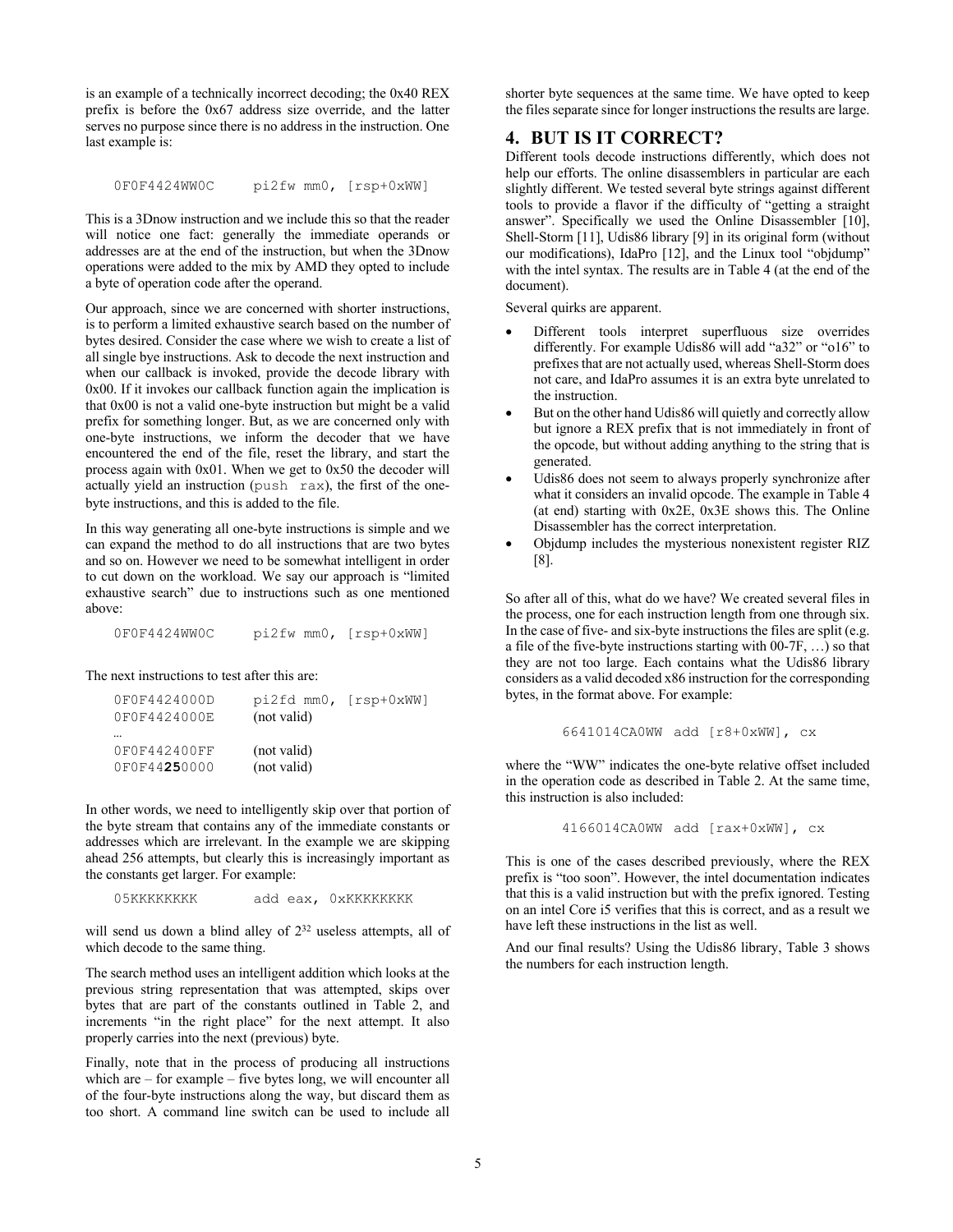**Table 3. Instruction Counts for Opcode Lengths**

| <b>Bytes</b> | Instruction   |  |
|--------------|---------------|--|
|              | Count         |  |
|              | 64            |  |
| 2            | 7,535         |  |
| ₹            | 243,697       |  |
|              | 4,213,695     |  |
| 5            | 67,964,490    |  |
|              | 923, 392, 709 |  |

These files are available for review should the reader wish to contact us. In terms of potential future work, we are considering, our limited exhaustive search with Udis86 seems to work, but the occasional duplications are worrisome. On the one hand, an extraneous prefix is, according to the documentation, ignored. But in terms of creating all instructions, should we consider them valid or invalid? Also, a different approach might be to use the newer XED project [13] which claims to provide "a more detailed internal format describing all resources read and written", which may help to illuminate some of the dark corners of x86-64.

#### **5. REFERENCES**

- [1] W. Mahoney, J. Franco, G. Hoff and J. T. McDonald, "Leave it to Weaver," in *SSPREW*, San Juan, Puerto Rico, 2018.
- [2] S. Heule, E. Schkufza, R. Sharma and A. Aiken, "Stratified Synthesis: Automatically Learning the x86-64 Instruction Set," in *Programming Language Design and Implementation (PLDI)*, Santa Barbara, 2016.
- [3] intel, Intel® 64 and IA-32 Architectures Software Developer's Manual Volume 2 (2A, 2B, 2C & 2D): Instruction Set Reference, A-Z, intel, 2016.
- [4] intel, "intel 8080 Microcomputer Systems User's Manual," September 1975. [Online]. Available: http://www.nj7p.info/Manuals/PDFs/Intel/9800153B.pdf. [Accessed 12 December 2018].
- [5] intel, Intel® 64 and IA-32 Architectures Software Developer's Manual Volume 1: Basic Architecture, intel, 2016.
- [6] P. Gepner, "Using AVX2 Instruction Set to Increase Performance of High Performance Computing Code," *Computing and Informatics,* vol. 36, pp. 1001-1018, 2017.
- [7] OSDev.org, "X86-64 Instruction Encoding," [Online]. Available: https://wiki.osdev.org/X86- 64\_Instruction\_Encoding. [Accessed 13 December 2918].
- [8] Answiz, "What is register %eiz?," [Online]. Available: https://www.answiz.com/questions/18663/what-is-registereiz. [Accessed 13 December 2018].
- [9] Udis86, [Online]. Available: http://udis86.sourceforge.net. [Accessed 1 December 2018].
- [10] "Online Disassembler," [Online]. Available: https://onlinedisassembler.com/static/home/index.html. [Accessed 12 December 2018].
- [11] "Online Assembler and Disassembler," [Online]. Available: http://shell-storm.org/online/Online-Assembler-and-Disassembler/. [Accessed 12 December 2018].
- [12] "IDA: About," [Online]. Available: https://www.hexrays.com/products/ida/. [Accessed 12 December 2018].
- [13] M. Charney, "X86 Encoder Decoder," [Online]. Available: https://intelxed.github.io/ref-manual/index.html. [Accessed 3 January 2019].